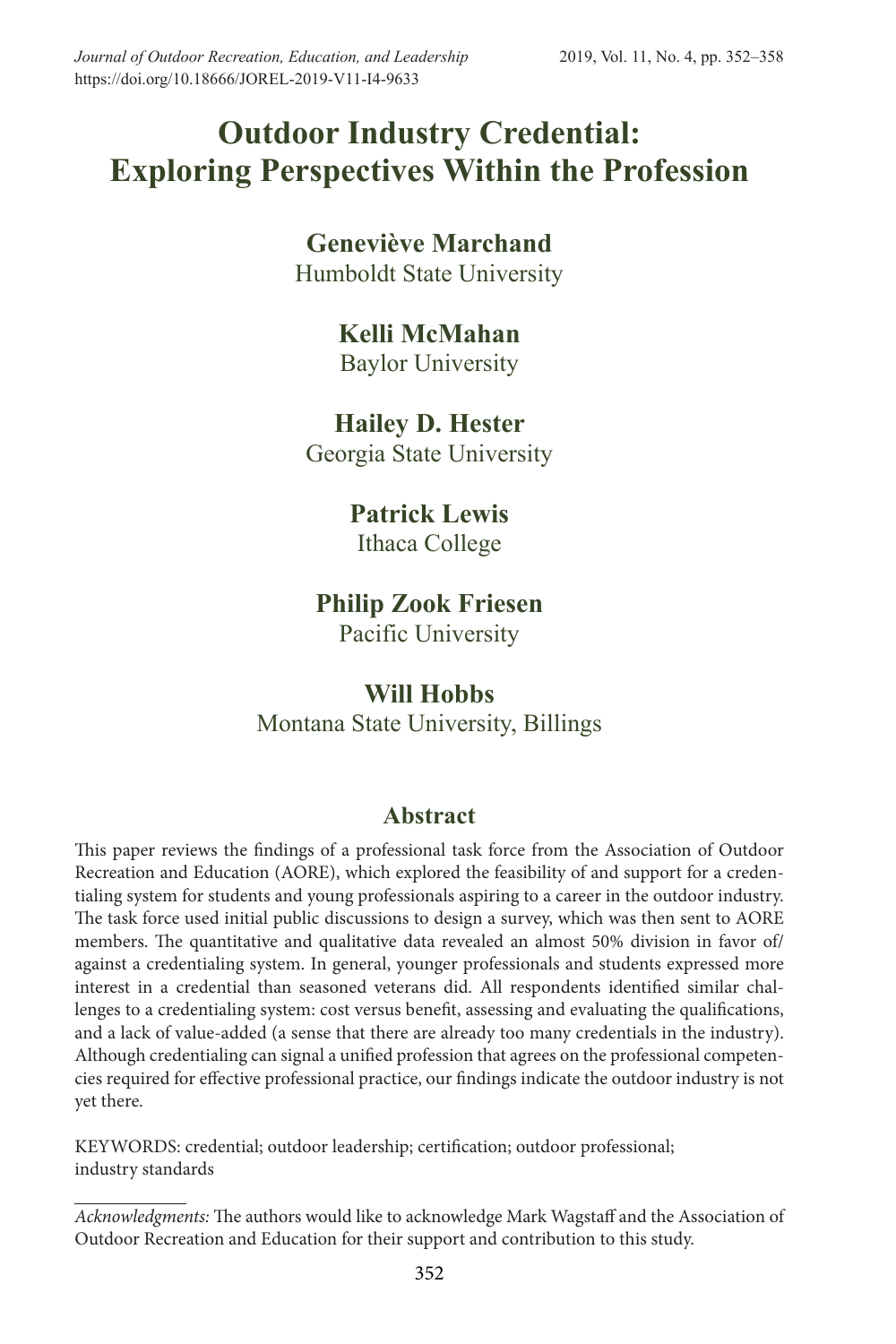In the summer of 2017, the Association for Outdoor Recreation and Education (AORE) approved the formation of a task force chartered to explore the feasibility of and support for a credentialing system for students and young professionals aspiring to become outdoor leaders. The Credential Task Force (CTF) was to make recommendations and, if a system was desired and viable, propose a plan to the AORE Board of Directors for developing a credentialing system for outdoor leaders. A call for applicants to the CTF was initiated in the fall of 2017. The final composition of the CTF was vetted by the initiator of the task force, AORE's executive director and AORE's board president. Individuals were selected to represent gender, employment, and perspective diversity. Seven applicants from a variety of higher education institutions (academic and nonacademic programs), with each group member averaging 20 years of experience working in the outdoor industry, were selected for the final CTF group.

The task force began meeting in the fall of 2017. The first step was to examine the purpose of a credential and to become familiar with relevant terminology, including licensure, microcredentials, digital badge systems, and professional endorsements. The task force researched credentialing systems used by other organizations and similar industries, gathered data from emerging and current professionals, and discussed a range of credentialing options to critically explore options regarding the feasibility and interest of a credential for student members and young professionals. Additionally, the committee explored commonly accepted industry certifications (e.g., wilderness medicine) and potential partnerships or collaborations. Much of the motivation of this exploratory process was to fulfill AORE's mission toward supporting professionalism of the outdoor industry.

#### **Background**

Clearly, certifications are prolific and widely accepted within the outdoor industry. The diversity of setting, terrain, and activity has resulted in numerous technical skill certifications and other measures of professional practice that commonly appear in job announcements. Certification in wilderness medicine (e.g., Wilderness First *Aid* or *Responder*) and training in Leave No Trace are two foundational qualifications often listed as minimum requirements for employment. Specific technical trainings and certifications (e.g., rock climbing, whitewater paddling, avalanche) are just as common. In the profession, there seems to be a consensus that these measures provide evidence of individual knowledge, skills, and abilities for a given skill set at a given moment. Certifications in our profession provide (1) an indicator of competence; (2) proof of knowledge, generally through practical and written exams; and (3) mechanisms for ongoing continuing education. In contrast, certificates acknowledge completion of training or progress toward a competency and are utilized to recognize professional development.

Competency is a commonly used term to describe the level of qualifications of an outdoor leader (i.e., the *depth* of skills necessary to lead, facilitate, or instruct certain activities). During the 1970s and 1980s, there was a great deal of focus on organizing and defining traits, attributes, competencies, and so on that were required of outdoor leaders (see Bilodeau, 1987; Buell, 1981; Cockrell & LaFollette, 1985; Cousineau, 1977; Green, 1982; Petzoldt, 1974; Priest, 1984). Competencies were often organized around categories such as hard, soft, or meta skills (Phipps & Swiderski, 1990; Priest, 1999; Swiderski, 1987). Drury, Bonney, Berman, and Wagstaff (2005) used a classification of knowledge, skills/abilities, and dispositions to describe competencies within the Wilderness Education Association (WEA) 18-point curriculum. In a review of past outdoor leadership research, Priest and Gass (2018) identified 12 elements of outdoor leadership competence including technical skills, safety skills, environmental skills, organizational skills, instructional skills, facilitation skills, flexible leadership style, experience-based judgment, problem-solving skills, decision-making skills, effective communication, and professional ethics. Martin, Breunig, Wagstaff, and Goldenberg (2017) referred to eight competencies including foundational knowledge, self-awareness and professional conduct, decision making

*http://www.ejorel.com/*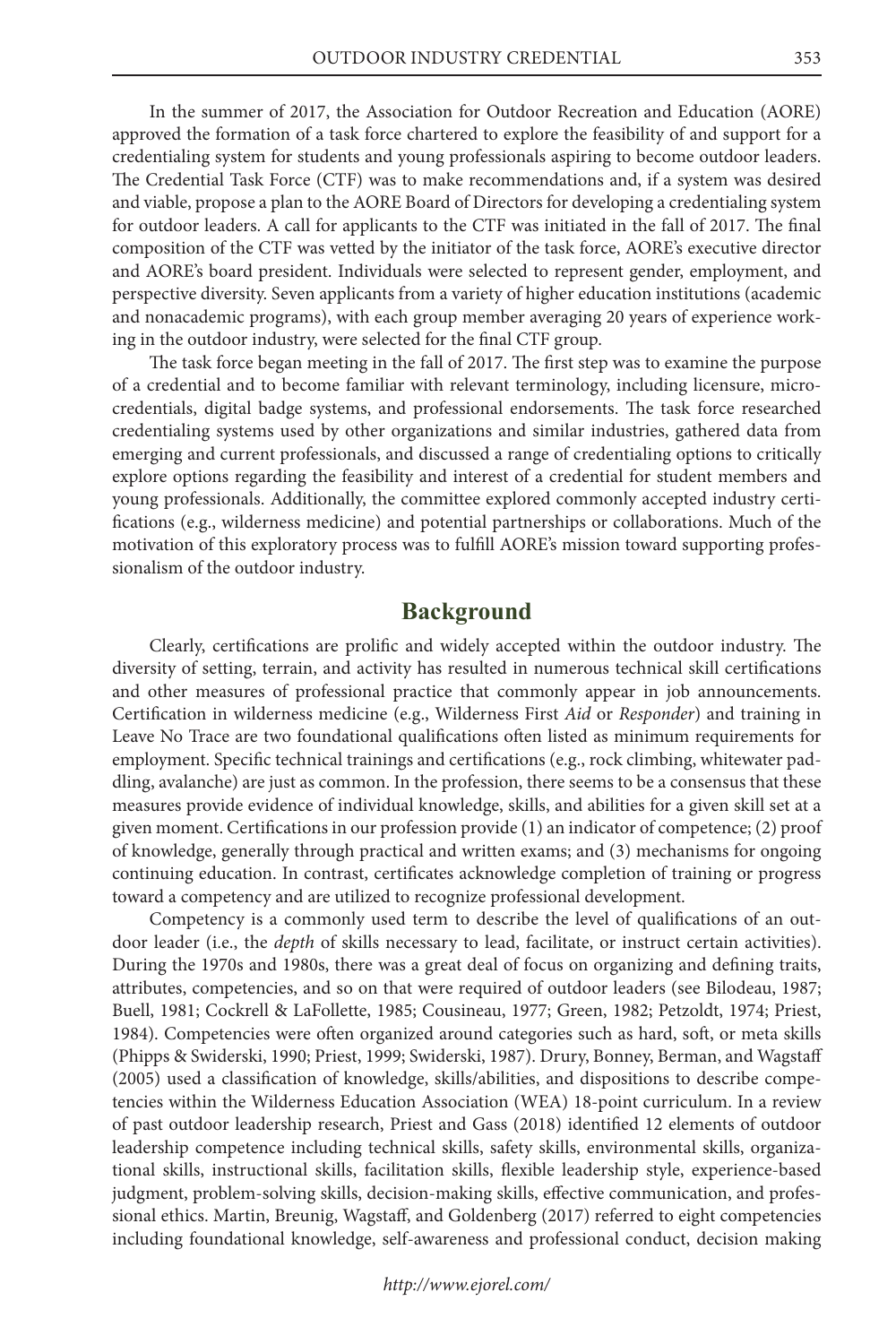and judgment, teaching and facilitation, environmental stewardship, program management, safety and risk management, and technical ability.

Standards serve as benchmarks to evaluate quality and performance of individuals and programs. Successful and meaningful certification programs hold participants to measurable individual performance standards (Watters, 2006). These might be formal standards set by a formal body or de facto standards, which are widespread practices accepted by a majority of programs and practitioners (Pace, Hansen-Stamp, & Leemon, 2017). These defining terms (competency, standards) symbolize a high level of professional expectations and practice. Yet, in contrast with other client/service-oriented industries, the outdoor leadership profession does not recognize one overarching credential or one professional association to provide oversight or management of such a credential, unlike professions such as counseling, athletic training, or therapeutic recreation. This can be a challenge for potential employees and employers alike, as credentials are widely accepted as evidence of knowledge, qualifications, achievement, professional quality, and overall suitability for a profession.

Without credentialing standards, there is ambiguity in the generally accepted practices of outdoor leadership. Alternately, the absence of comprehensive standards may suggest there is no need for credentials, as the industry is too diverse or still too young to warrant professional practice under one set of standards. For instance, Welch, Clement, and Berman (2009) investigated Wilderness First Aid (WFA) as an industry standard. They reviewed multiple aspects of the outdoor industry including regulatory authorities, national organizations, and schools to understand how each viewed wilderness medicine certification for leaders. The authors found that WFA was not an industry standard, suggesting that this highlighted the diversity within the outdoor industry and the absence of a need for universal standards.

But clearly there is a need for establishing one's bona fides: Practitioners are regularly required to demonstrate competency and qualifications to gain employment and to be able to lead and instruct in the field. To obtain a permit for guiding/instruction in Joshua Tree National Park (JTNP), for example, one must provide evidence of minimum medical qualifications, knowledge of minimum impact practices, and all applicable National Park Service rules and regulations (NPS Instructions Commercial Use Authorization Application). Furthermore, JTNP requires rock climbing leaders to provide proof of training and certifications, such as certification through the American Mountain Guides Association.

The "30,000-foot" view might suggest that with the abundance of recognized skill certifications, industry standards, and commonly accepted competencies, outdoor leadership is well defined. A closer look might suggest that there is a lack of agreement or clear expectation of the meaning of "professional outdoor leader," much less how one becomes a professional outdoor leader. While it was beyond the role of the task force to evaluate if standards are clearly articulated in the literature, task force members recognized this lack of clarity as an opportunity to explore the role and potential of credentials. One possibility is a single credential managed and/ or endorsed by AORE that might provide a clear path for professional development for outdoor leaders, satisfy land managers and their permitting requirements, and provide clarity to employers. The general purpose of the CTF was to gather data from emerging and current professionals and critically explore options regarding the feasibility and interest of a credential for AORE student members and young professionals.

#### **Method**

The CTF used a mix of qualitative and quantitative methods to collect data for this study. First, CTF members facilitated two educational sessions during the 2017 AORE conference to gather initial input from AORE members and conference attendees regarding the need for a credentialing system in outdoor leadership. All conference attendees were invited to participate and approximately 50 people attended the two sessions. Session presenters described the CTF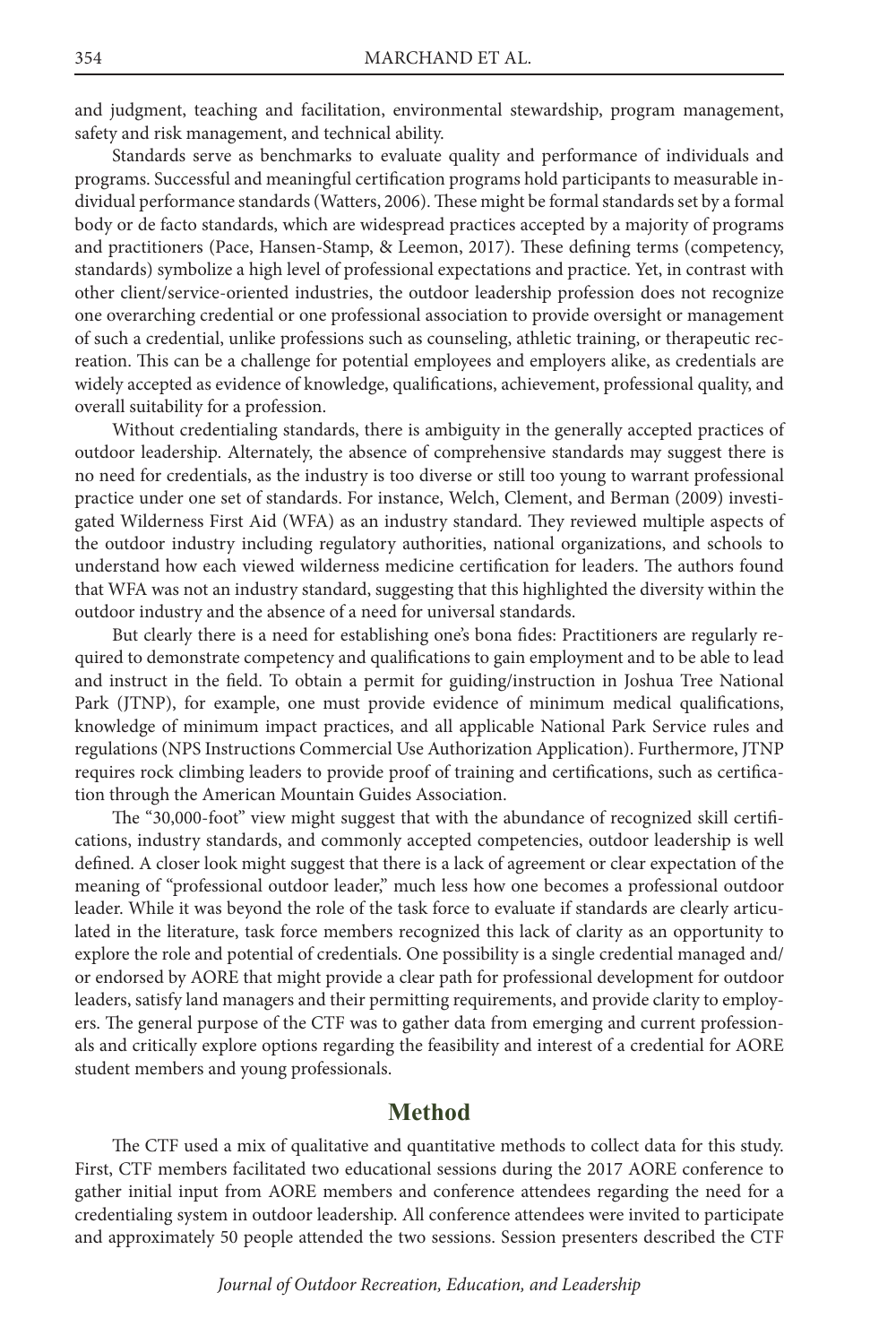charge and provided a general overview of task force responsibilities. Attendees provided input through dialogue and clarifying questions. The task force then used the feedback from the AORE sessions to design a survey to conduct a more systematic assessment of the need for a credentialing system in outdoor leadership.

The survey instrument was piloted in February 2018 with approximately 40 individuals from a convenience sample of AORE members. Feedback was incorporated into the final survey, which was titled the AORE Membership Credentialing Survey. The final version of the survey consisted of two sections and collected quantitative and qualitative data. Section 1 included demographic questions (i.e., membership status, years of work experience, gender, employment sector). Section 2 used branching logic to garner opinions and ideas concerning the need for the credential. For example, a favorable response to the question, "In principle, are you in favor of an AORE credentialing system for students and new professionals?" introduced another set of questions. The six questions gauged respondent opinions about the preferred scope/breadth of a credential, identification of industry needs, constraints/barriers, and potential collaboration. An unfavorable response to the branching question introduced four additional questions. Similarly, participants were asked to identify constraints/barriers and preferred scope of a potential credential. All participants were provided the opportunity to provide opinions and ideas in an open-ended question format.

The survey utilized purposive sampling of the AORE membership and was sent to 750 AORE members in April 2018. Participants were also asked to share the survey with nonmembers, which expanded the reach of the survey. Descriptive and quantitative responses were analyzed via SPSS. Qualitative responses were analyzed for frequency of responses. All committee members independently reviewed the narrative responses and identified common themes, which were then cross-checked to ensure accurate interpretation of concerns and opinions of the membership.

A total of 199 members completed the survey, a response rate of 30%. Of those participants, 33.7% identified as a woman, 63.8% identified as a man, and 2% preferred not to say. All but one participant was an AORE member at the time of the survey. Table 1 shows descriptive details about participants' years in the industry and identified professional field.

#### **Table 1**

|                                      | Participants   |      |
|--------------------------------------|----------------|------|
| Descriptive                          | n              | $\%$ |
| Years in the industry                |                |      |
| $0-1$ years                          | $\overline{2}$ | 1.0  |
| $1-2$ years                          | 12             | 6.1  |
| $3-5$ years                          | 36             | 18.3 |
| $6-10$ years                         | 43             | 21.8 |
| More than 11 years                   | 104            | 52.8 |
| Professional field                   |                |      |
| Military recreation                  | 5              | 2.5  |
| College/university campus recreation | 135            | 67.8 |
| College/university academic          | 32             | 16.1 |
| <b>Public Parks Recreation</b>       | 1              | .5   |
| Not for-profit                       | 10             | 5.0  |
| For-profit                           | 5              | 2.5  |
| Public land manager                  | 1              | .5   |
| Other                                | 9              | 4.5  |

*Years in the Outdoor Industry and Professional Field*

*http://www.ejorel.com/*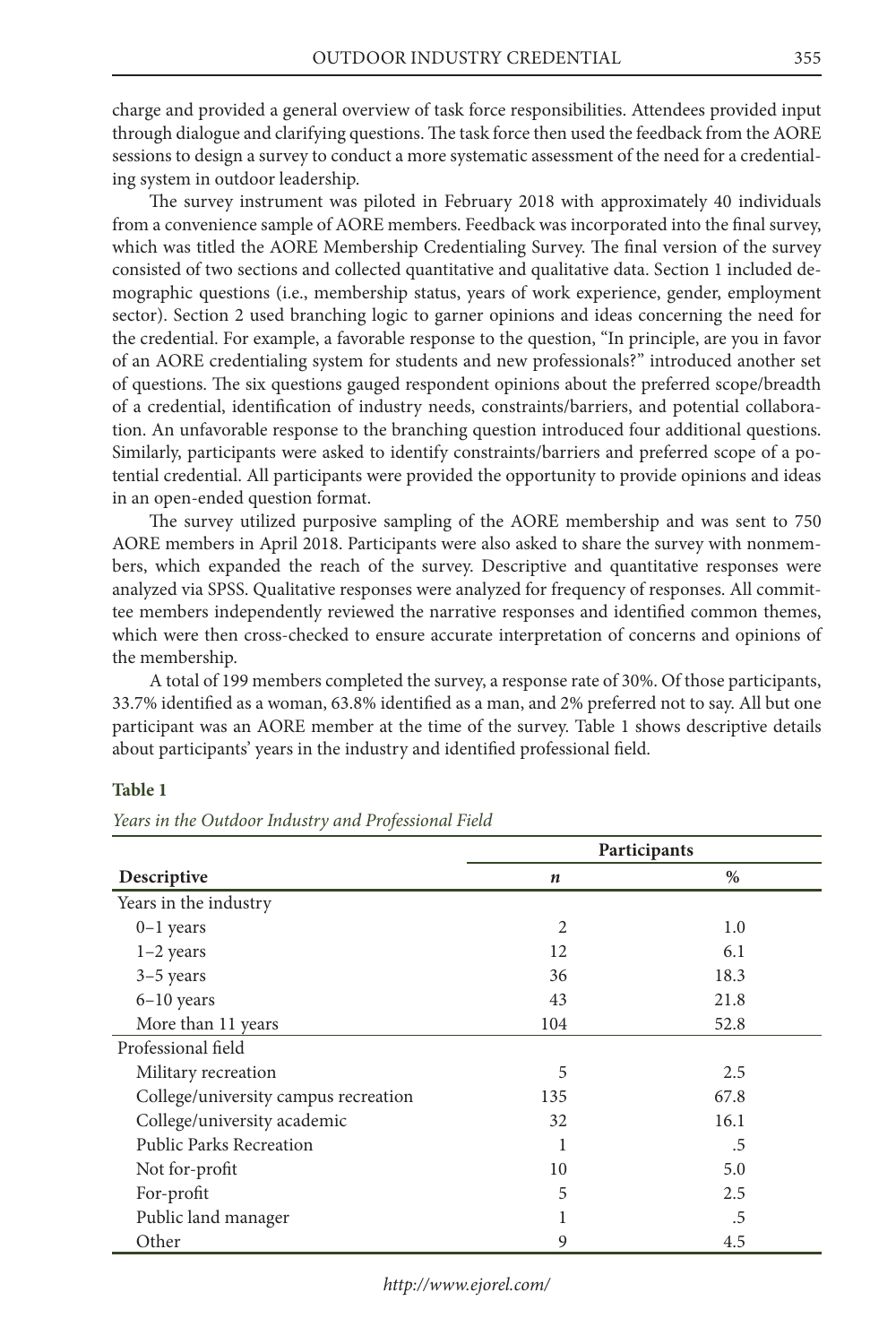#### **Results**

The purpose of this study was to determine the viewpoints of the participants regarding the need for an outdoor leadership credentialing system. Nearly half of the participants ( $n = 98$ , 49.2%) reported being in favor of a credentialing system for students and new professionals, while slightly less than half ( $n = 97, 48.7\%$ ) were not in favor.

#### **In Favor**

Participants who favored the development of an outdoor leadership credential were asked to select the type of credential deemed most beneficial to a wide range of stakeholders. The majority (33%) indicated that a system should be based on a person's accumulated experiences, existing credentials, and other professional activities. Others (6%) favored a system based on formalized training and testing similar to other traditional certification programs. In addition, participants "in favor" were asked to rank seven possible purpose statements in order of importance for an AORE credential. The top three purpose statements included

- 1. to validate professional experience through a professional organization (16%),
- 2. to assess knowledge and skills based on professional standards (15%), and
- 3. to assist students and new professionals in their professional development (14%).

The two least important purpose statements were "to endorse existing certification and other credentials" and "to provide a professional service to students and new professionals." Other options included "to help new students and professionals gain employment" and "to serve as a standard for acquiring permits." Although only 13.5% of participants were students/student professionals, a majority were in favor of an AORE supported credential.

#### **Not In Favor**

Participants who reported that they were not in favor of the development of an outdoor leadership credential were asked to select their primary reasons from six possible answers for not supporting the credential. The three most frequently selected reasons were

- 1. too many credentials already in the outdoor profession (36.3%),
- 2. I need more information to be able to support a credential (26.4%), and
- 3. other (15.4%).

Participants who selected "other" reported that it did not fit the mission of AORE (13.2%), while others believed that students and new professionals would benefit more from other services (7.7%). The mission alignment appeared to be important. Several participants hoped that the board of directors would focus on more important issues facing the organization. Many mentioned that there were already too many credentials in the industry and pointed to past initiatives by other outdoor organizations that had not been successful. A number of participants also reported that the timing was wrong and cited concerns surrounding the potential costs to AORE and those pursuing the credential. There were also some concerns with the current administrative infrastructure of the AORE and its capacity to manage a credential.

Finally, those against the idea were also asked to state their preference *if* a credentialing system was created. Some preferred a system built on an individual's accumulated experience (18.1%) or a system built on performance standards (3%). A majority, however, said they still would not support the credential no matter what (19.1%).

#### **Shared Issues/Challenges**

Both groups (those in favor and those not in favor) were asked to identify issues or challenges with an AORE credential. Both groups noted the difficulty of ensuring consistent quality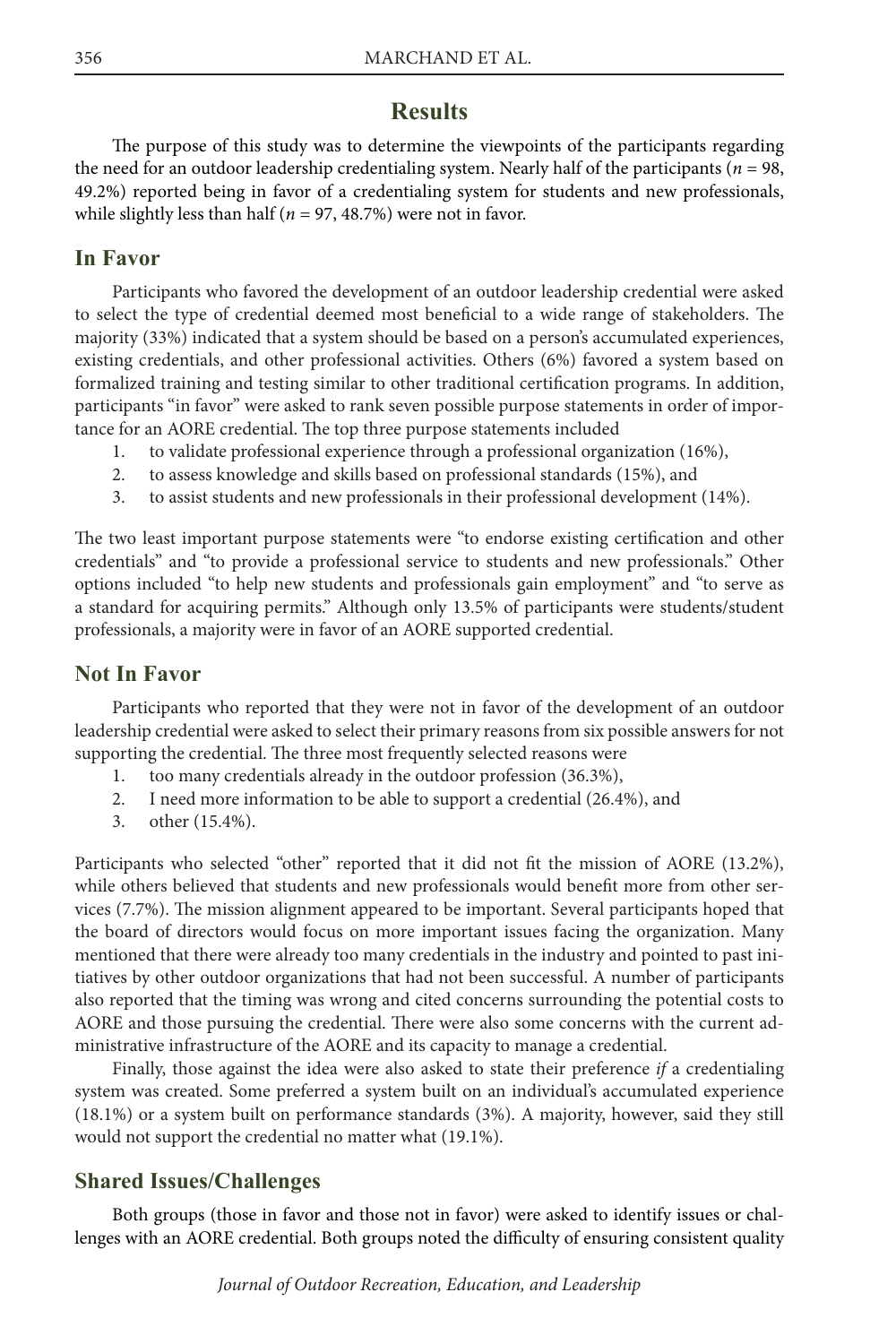across credential providers and the affordability of a credential. Sixty-three percent of participants who were in favor of the credential indicated that such a credential should not be cost prohibitive and should be inclusive of those with diverse backgrounds and abilities. There was general support for collaborating with other organizations, especially from those who support specialized technical skills training. Participants indicated that a credential should reflect a person's experience as opposed to assessing specialized skills. There seemed to be more support for a holistic credential that captures the larger concept of outdoor leadership as opposed to skillsbased certification.

#### **Discussion**

The goal of the CTF was to explore the feasibility and support for an outdoor leadership credentialing system for students and young professionals aspiring to become outdoor leaders. While the results did not show strong support one way or another, it uncovered important commonalities between respondents, as well as a need for more research to address the need for such a credentialing system as well as the nature and scope of such a credential.

Responses showed a clear division between those in favor and not in favor of an industry credential in outdoor leadership, which is possibly a representation of how the industry views and treats existing credentials. We noted different perspectives from those identifying as students and young professionals and those identifying as more seasoned professionals (e.g., students/ young professionals were generally more in favor). This finding seems to reflect the need among young individuals to demonstrate their experience and validate their knowledge to prospective employers. There might also be a belief that they are more likely to gain employment with credentials. More seasoned professionals might not have the same need to demonstrate their knowledge, as they are either gainfully employed and/or credentials were not required when they entered the workforce. Despite these differences, all participants identified similar issues or challenges with credentialing: the cost of credentials (i.e., time, money) versus the benefit, the difficulty of credentialing qualities that really matter in an outdoor professional, and the sense that there are already too many credentials in the industry.

We should note that the sample was almost exclusively made up of AORE members (198/199), and a majority of those reported working in higher education. This is only a small portion of the professional outdoor industry. More important, the survey did not consider the needs of employers or stakeholders outside the AORE membership. Results may be quite different with a more inclusive sample that includes those who employ outdoor leaders outside higher education (e.g., guides/outfitters, program providers, and other professional organizations). We also note that comparisons of "for" and "against" groups were made more difficult by the variance in questions each group received. Finally, a specific credential was purposefully not developed or explained. The intention of this study was to gather collective input on the need for and receptiveness of the membership to a new, as yet undefined, professional credential.

In conclusion, the results of the survey highlighted a range of perspectives on the purpose, value, and issues associated with the development of an outdoor leadership credential. This seems to reflect the challenges and concerns around developing a meaningful definition of *professional competency* and a professional credential that embodies this definition for such a diverse industry.

#### **References**

Bilodeau, M. (1987). *Professional preparation in outdoor adventure education leadership at the University of Quebec at Chicoutimi* (Unpublished doctoral dissertation). University of Northern Colorado, Greeley, CO.

#### *http://www.ejorel.com/*